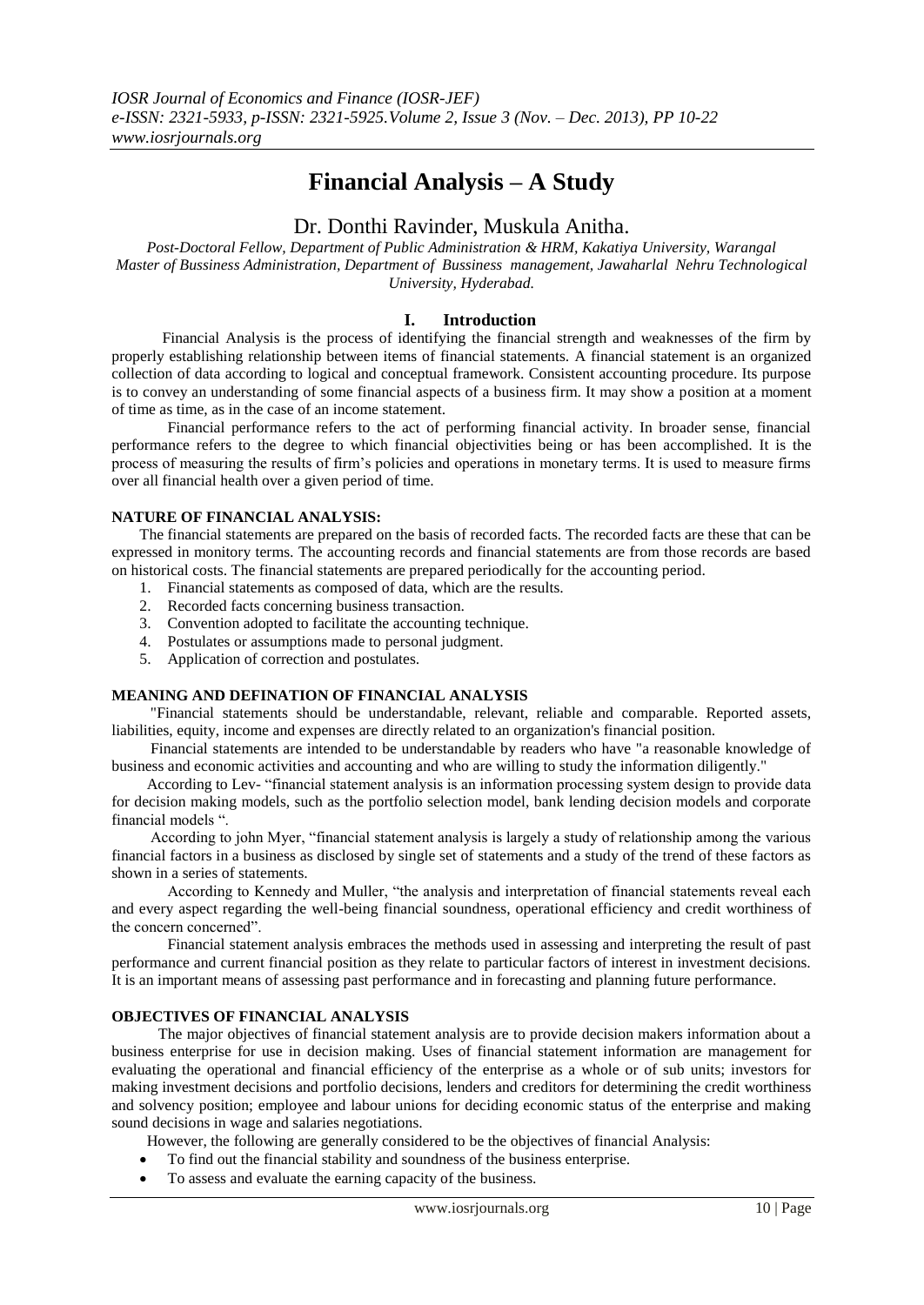- To estimate and evaluate the fixed assets, stock, etc of the concern.
- To estimate and determine the possibilities of future growth of business.
- To assess and evaluate the firm's capacity and ability to repay short-term and long-term loans.
- To evaluate the administrative efficiency of the business enterprise.

# **SIGNIFICANCE OF FINANCIAL ANALYSIS**

Financial statements analysis is an attempt to determine the significance and meaning of the financial statements data, which measure the enterprise's liquidity profitability, forecast may be made of the future earnings, solvency and other indicators to assess its operating efficiency, financial position and performance. Financial analysis serves the following purpose:

- 1. To know the operational efficiency of the business.
- 2. This will enable the management to locate weak spots of the business and take necessary remedial action.
- 3. Helpful in measuring the solvency of the firm in taking appropriate decisions for strengthening the short-term as well as long-term solvency of the firm.
- 4. Comparison of past and present results.
- 5. Financial analysis helps the managers in taking certain decisions for improving the profitability or reducing the losses of the firm.
- 6. Helps in judging the solvency i.e. the capacity of the business to repay their loans.
- 7. Financial statement analysis is a significance tool in predicting the bankruptcy and failure of the business enterprises.
- 8. The financial analysis will help in assessing future development by making forecasts and preparing budgets.

# **TYPES OF FINANCIAL ANALYSIS**

Two types of analysis are undertaken to interpret the position of an enterprise. They are

1. Vertical analysis 2. Horizontal analysis

The companies act, 1956 permits the companies to present the financial statements in vertical as well as horizontal form.

# **VERTICAL ANALYSIS:**

It is the analysis of relationship as between different individual components. It s also the analysis between these components. It is also the analysis between these components and their totals for a given period of time it is also regarded as static analysis. Comparison of current assets to current liabilities or comparisons of debt to equity for one point of time are examples of vertical analysis. Thus, the vertical analysis can be made in the following ways

- By preparation of common size statements of the two similar units
- By preparing common size statement of different years of the same business unit.

# **HORIZONTAL ANALYSIS**:

It is the analysis of changes in different components of the financial statements over different periods with help of a series of statements. Such an analysis makes it possible to study periodic fluctuations in different components of the financial statements. Study of trends in debt or share capital or their relationship over the past 10 year's period or study of profitability trends for a period of 5 or 10 years.

# **TECHNIQUES/TOOLS OF FINANCIAL ANALYSIS**

A financial analyst can adopt the following tools for analysis of the financial statements.

These are also termed as methods or techniques of financial analysis.

- A. Comparative statement analysis B. Common-size statement analysis C. Trend analysis
- D. Fund flow analysis E. Cash flow analysis F. Net working capital analysis or statement changes in working capital G. Cost volume profit analysis

# **COMPARATIVE STATEMENT ANALYSIS**

The Comparative financial statement shows the financial position at different period of time. The elements of financial position are shown in a comparative form so as to give idea of financial position at 2 or more periods. Two financial statements (balance sheet and income statement) are prepared in a comparative form for financial analysis purposes. These statements enable an in-depth study of financial position operating results.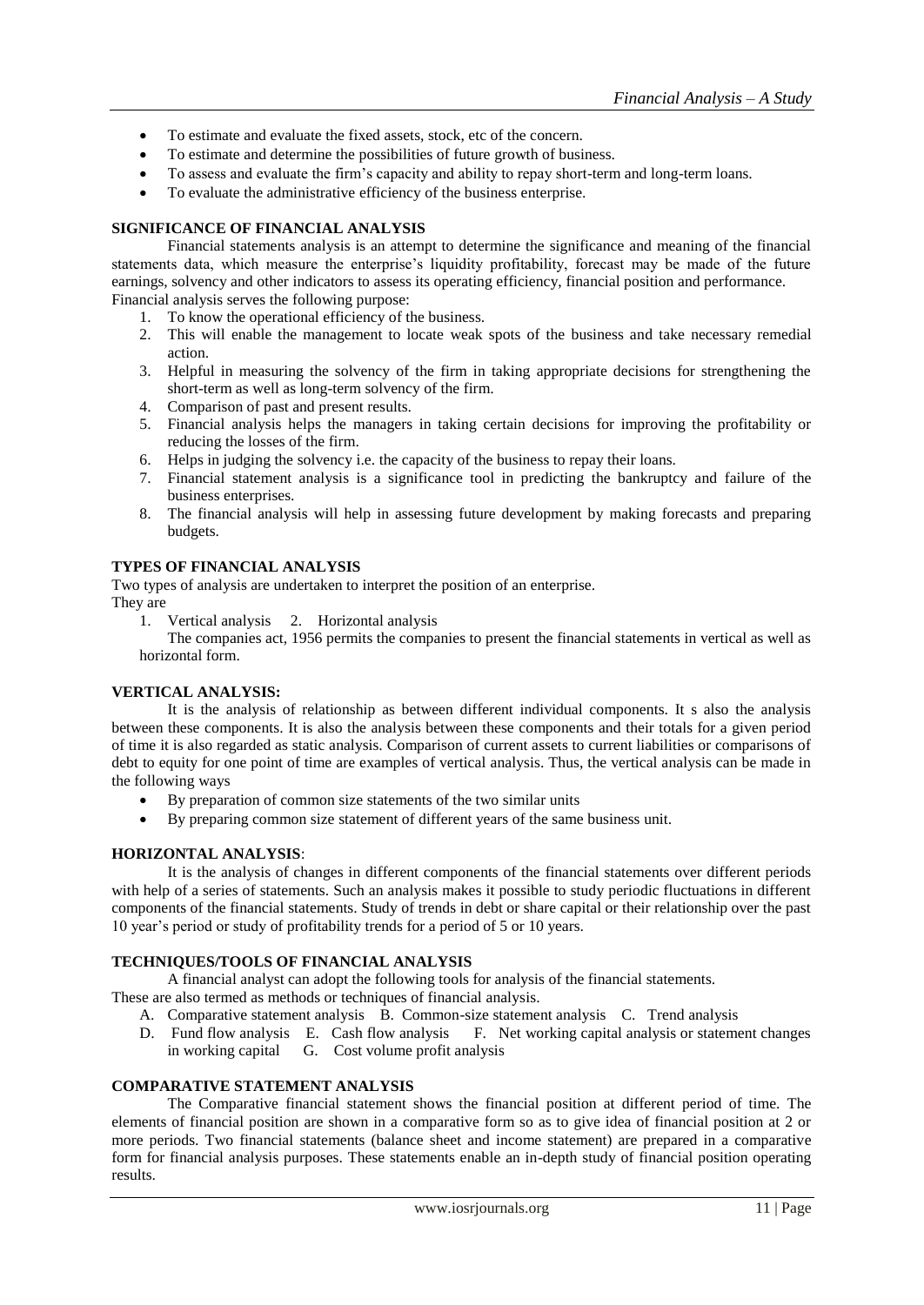The comparative statement may show:

1. Absolute figures (rupee amounts). 2. Changes in absolute figures i.e., increase or decrease in absolute figures. 3. Absolute data in terms of percentages. 4. Increase or decrease in terms of percentages.

The analyst is able to draw useful conclusions when figures are given in a comparative position. The figures of sales for a quarter, half-year one year may tell only the present position of sales efforts. When sales figures of previous periods are given along with the figures of current periods then the analyst will be able to study the trends of sales over different periods of time.

Similarly, comparative figures will indicate the trend and direction of financial position and operating results.

The financial data will be comparative only when same accounting principles are used in preparing these statements. In case of any deviation in the use of accounting principles this fact must be mentioned at the foot of financial statements and the analyst should be careful in using statements. Comparative statements can be prepared for both income statement and balance sheet.

### **1) COMPARATIVE INCOME STATEMENT:**

Comparative Financial Statement analysis provides information to assess the direction of change in the business . Financial statement are presented date for a particular date for a particular period. The financial statement Balance Sheet indicates the financial position as at the end of an accounting period and the financial statement . Income Statement shows the operating and non – operating results for a period. But financial managers and top management are also interested in knowing whether the business is moving in a favorable or an unfavorable direction . For this purpose years . In analyzing this way comparative financial statement are prepared.

 Comparative Financial Statement Analysis is also called as Horizontal analysis. The Comparative Financial Statement provides information about two or more year's figures as well as any increase or decrease from the previous year's figure and it's percentage of increase or decrease. This kind of analysis helps in identifying the major improvements and weaknesses.

 The income statement discloses net profit or net loss on account of operations. A comparative income statement will show the absolute figures for two or more periods. The absolute change from one period to another and if desired. The change in terms of percentages. Since, the figures for two more periods are shown side ; the reader can quickly ascertain whether sales have increased or decreased , whether cost of sales has increased or decreased etc**.**

# **2) COMPARATIVE BALANCE SHEET:**

 Comparative balance sheet as on two or more different dates can be used for comparing assets and liabilities and finding out any increase or decrease in those items. Thus while in a single balance sheet emphasis is on present position. It is on change in the comparative balance sheet. Such balance sheet is very useful in studying the trends in an enterprise.

 There are two main types of assets : current assets and non-current assets are likely to be used up or converted into cash within one business cycle – usually treated as twelve months. Three very important current assets items found on the balance sheet are investors normally are attracted to companies with plenty of cash on their balance sheets. After all, cash offers protection against tough times, and it also gives companies more option for future growth. Growing cash reserves often signal strong company performance. Indeed, it shows that cash is accumulating so quickly that management doesn't have time to figure out how to make use of it. A dwindling cash pile could be a sign of trouble. That said, if loads of cash are more use of the company's balance sheet. Investors need to ask why the money is not being put to use. Cash could be there because management has run out of investment opportunities or is too short – sighted to know what to do with the money..

Obligations the firm must pay within a year , such as payment owing to suppliers. Non- current liabilities, meanwhile, represent what the company owes in a year or more time. You usually want to see a management amount of debt. When debt levels are falling, that's a good sign. Generally speaking, if a company has more assets than liabilities, then it is in decent condition. By contrast, a company with a large amount of liabilities relative to assets ought to be examined with more diligence. Having too much debt relative to cash flows required to pay for interest and debt repayments is one way a company can go bankrupt.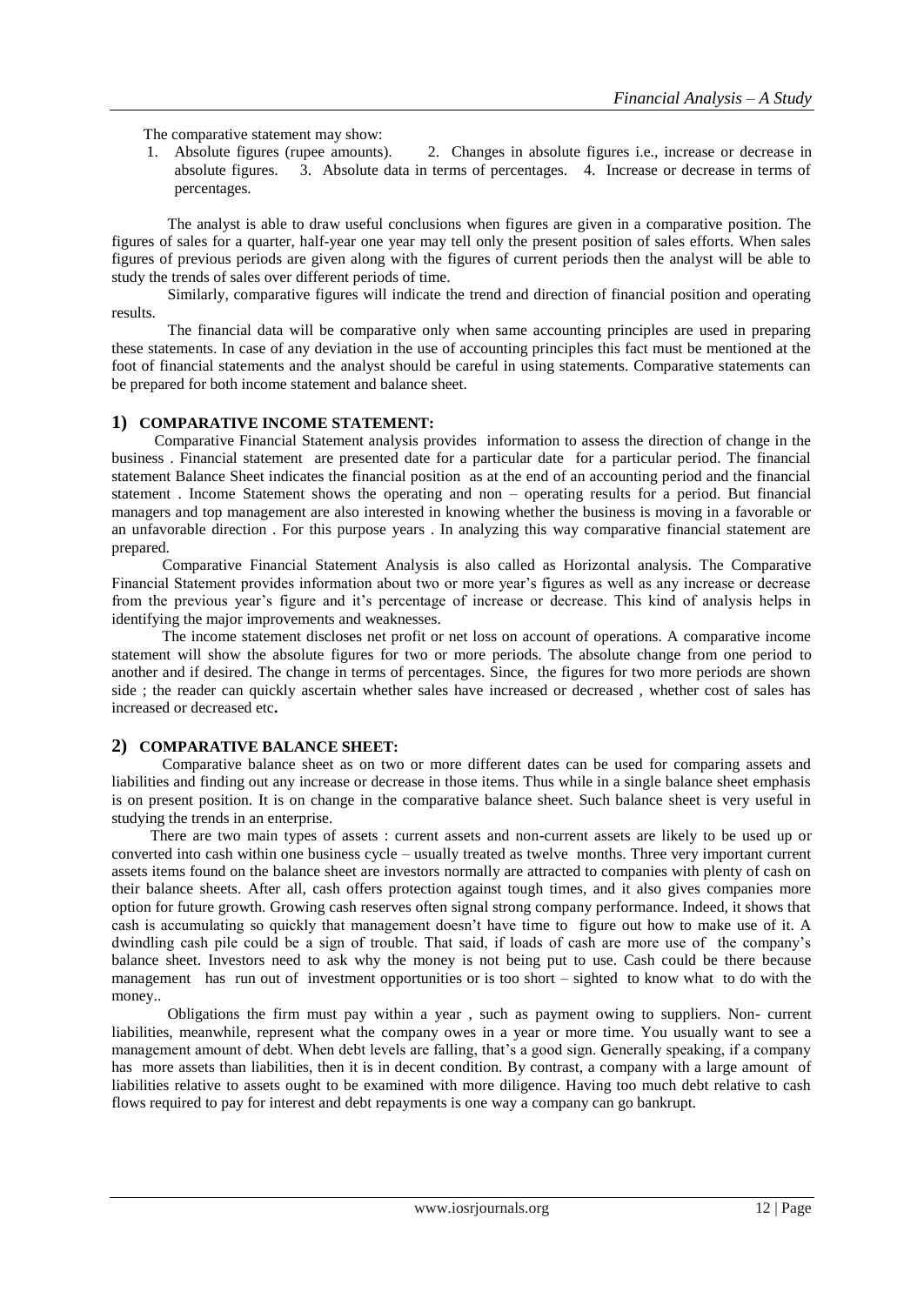# **II. Research Methodology:**

 Research is a process of finding solution to problem after a through study and analysis of the situation factors. Research is the systematic study directed towards fully scientific knowledge or understanding of the subject studied.

### **Definition:**

Research is an organized, systematic, data-based critical, objective, scientific inquiry or investigation into a specific problem, under taken with the purpose of finding answers solutions to it.

Research is the manipulation of things, concepts or symbols for the purpose of generalizing to extend, correct or variety knowledge, whether that knowledge aids in construction of theory on in the practice of an art.

### **OBJECTIVES OF THE STUDY**

- 1. To know the financial performance of **Bambino Agro Industries Limited, Sardhar Patel Road, Secunderabad,** by using comparative statement analysis.
- 2. To examine the liquidity position of the company.
- 3. To study the operational performance and efficiency of the company in terms of utilization of funds and other resources.
- 4. To evaluate the profitability position of the company.
- 5. To know the long term solvency position of the company.
- 6. To know the short term solvency position of the company.
- 7. To study the financial aspects for the future expansion of the company.
- 8. To examine the growth of the company.
- 9. To offer suitable suggestions to the company based on analysis.

### **SCOPE OF THE STUDY**

The following are the scope of the study

- 1. The study reveals the financial performance of **Bambino Agro Industries Limited, Sardhar Patel Road, Secunderabad**.
- 2. Comparative balance sheets are used in assessing the financial position of the company.
- 3. To settle the organization of funds through proper administration, legal advice and proper accounting records.
- 4. To organize funds from different sources like banks, investment companies and financial institutions.
- 5. The purpose of financial performance as to diagnose the financial soundness of the company.

# **LIMITATIONS OF THE STUDY:**

- 1. The study is based on secondary data. Hence, it may not provide accurate information
- 2. The study is restricted to the past five years (2006-11) financial information only.
- 3. As the company maintains some secrecy, the accurate interpretations were not drawn.
- 4. There may be some fractional difference in the calculations.
- 5. This analysis carries only internal analysis.

### **COLLECTION OF THE DATA:**

The collection of information is done through two methods. They are as follows

- 1) Primary data
- 2) Secondary data

**PRIMARY DATA:** Primary data is the information collected directly with any references. In this study it as mainly through interviews with concerned officers and staff either individually or collectively some of the information had been verified or supplemented with personal observations

### **The primary data has been obtained through**

1. Interactions with staff members of the company

**SECONDARY DATA:** It was collected from already published books. Secondary data helps researcher to save time. While primary researchers takes a considerable amount of time in the form of collecting and analyzing the data. Secondary data offers readymade solutions.

### **The secondary data has been obtained through**

- 1. Annual Reports and Internal Records of the company.
- 2. Journals and text books related to financial management.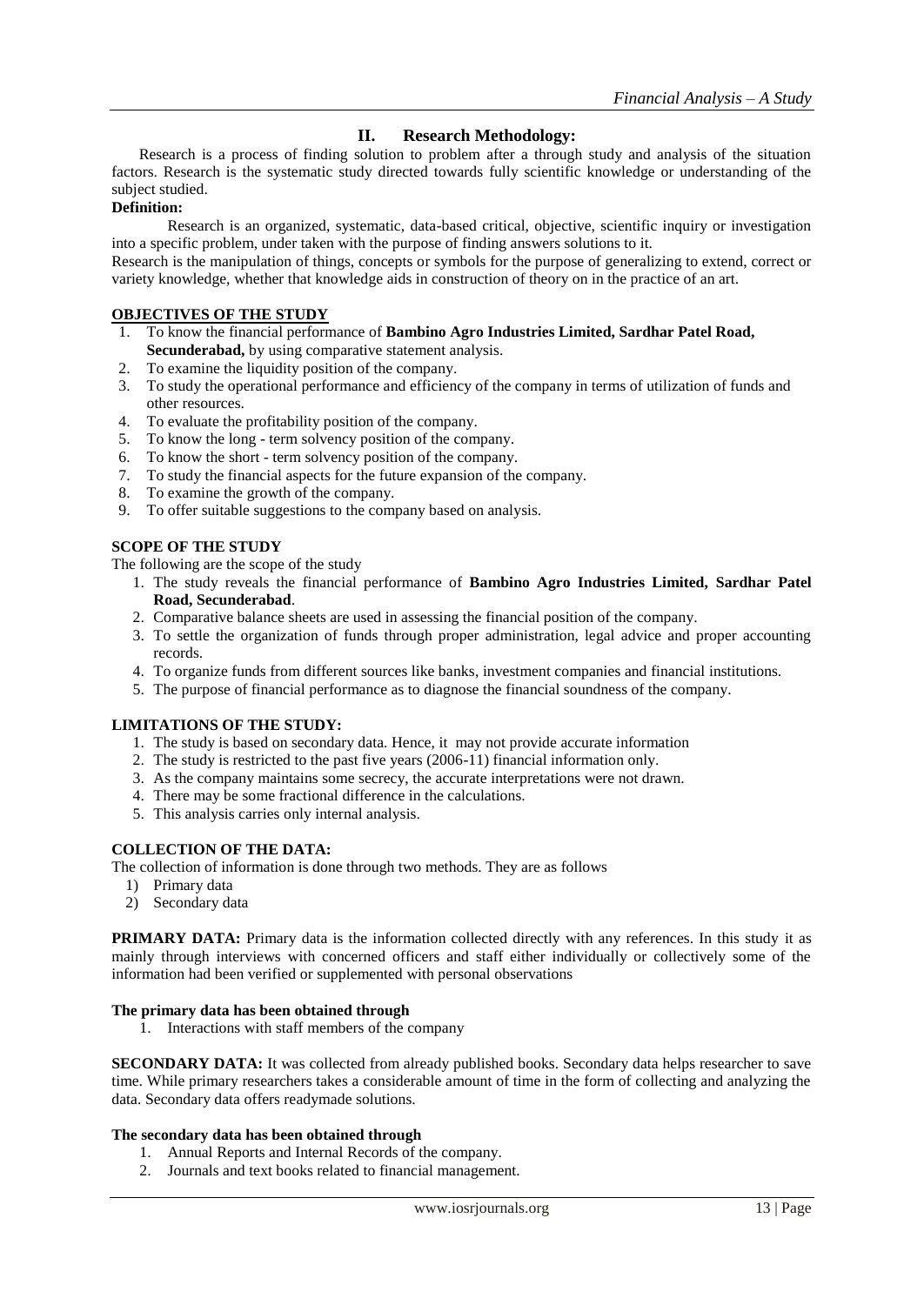### [www.bambinoagroindustires.com](http://www.bambinoagroindustires.com/)

| <b>Comparative Income Statement of Bambino Agro Industries Limited</b> |  |
|------------------------------------------------------------------------|--|
| Sardar Patel Road, Secunderabad.                                       |  |

|                              |                  |         |               | (Rs in crores) |
|------------------------------|------------------|---------|---------------|----------------|
| Particulars                  | 2006             | 2007    | Increase /    | Increase       |
|                              | (Rs)             | (Rs)    | Decrease (Rs) | Decrease (%)   |
| <b>Sales Turnover</b>        | 99.05            | 130.61  | 31.56         | 31.86          |
| <b>Excise Duty</b>           | 0.12             | 0.00    | $-0.12$       | $-100.00$      |
| <b>Net Sales</b>             | 98.93            | 130.61  | 31.68         | 32.02          |
| Other Income                 | 0.03             | 0.47    | 0.44          | 1466.67        |
| <b>Stock Adjustments</b>     | 1.6              | 2.41    | 0.81          | 50.63          |
| <b>Total Income</b>          | 100.56           | 133.49  | 32.93         | 32.75          |
| Expenditure                  |                  |         | 0.00          | 0.00           |
| <b>Raw Materials</b>         | 64.58            | 96.19   | 31.61         | 48.95          |
| Power & Fuel Cost            | 5.26             | 5.56    | 0.30          | 5.70           |
| <b>Employee Cost</b>         | 6.13             | 6.99    | 0.86          | 14.03          |
| Other Manufacturing Expenses | 0.98             | 2.06    | 1.08          | 110.20         |
| Selling and Admin Expenses   | 13.48            | 0.00    | $-13.48$      | $-100.00$      |
| Miscellaneous Expenses       | 1.15             | 14.25   | 13.10         | 1139.13        |
| Preoperative Exp Capitalised | $\overline{0}$   | 0.00    | 0.00          | 0.00           |
| <b>Total Expenses</b>        | 91.58            | 125.05  | 33.47         | 36.55          |
| <b>Operating Profit</b>      | 8.95             | 7.97    | $-0.98$       | $-10.95$       |
| PBDIT                        | 8.98             | 8.44    | $-0.54$       | $-6.01$        |
| Interest                     | 5.91             | 5.55    | $-0.36$       | $-6.09$        |
| PBDT                         | 3.07             | 2.89    | $-0.18$       | $-5.86$        |
| Depreciation                 | 2.72             | 2.78    | 0.06          | 2.21           |
| Other Written Off            | 0.02             | 0.53    | 0.51          | 2550.00        |
| Profit Before Tax            | 0.33             | $-0.42$ | $-0.75$       | $-227.27$      |
| PBT (Post Extra-ord Items)   | 0.33             | $-0.42$ | $-0.75$       | $-227.27$      |
| Tax                          | 0.13             | 0.35    | 0.22          | 169.23         |
| Reported Net Profit          | 0.19             | $-0.77$ | $-0.96$       | $-505.26$      |
| <b>Total Value Addition</b>  | 27               | 28.86   | 1.86          | 6.89           |
| Preference Dividend          | $\boldsymbol{0}$ | 0.00    | 0.00          | 0.00           |
| <b>Equity Dividend</b>       | $\mathbf{0}$     | 0.00    | 0.00          | 0.00           |
| Corporate Dividend Tax       | $\overline{0}$   | 0.00    | 0.00          | 0.00           |
| Per share data (annualised)  |                  |         | 0.00          | 0.00           |
| Shares in issue (lakhs)      | 62.52            | 61.70   | $-0.82$       | $-1.31$        |
| Earning Per Share (Rs)       | 0.31             | $-1.25$ | $-1.56$       | $-503.23$      |
| Equity Dividend (%)          | $\theta$         | 0.00    | 0.00          | 0.00           |
| Book Value (Rs)              | 16.06            | 15.74   | $-0.32$       | $-1.99$        |

#### **INTERPRETATION:**

- 1. Sales turnover has been increased by 31.86% , due to increased market area and offers given to customers.
- 2. Other income has been increased by Rs.0.44 crores because of increased cash.
- 3. The total income of the company was increased by 32.75%, due to increased amount of other incomes.<br>4. Raw material has been increased by 48.95% because of increased purchase of raw material.
- Raw material has been increased by 48.95% because of increased purchase of raw material.
- 5. Manufacturing expenses have been increased by 110.20%, due to increased operations.
- 6. As the production activities are increased, miscellaneous expenses have been increased by Rs.13.10 crores.
- 7. The operating profit of the company was increased by 10.95%, because of decrease in the operating expenses.
- 8. During the year the interest received by the company has been decreased by 6.09% because interest on bank balances was decreased.

|                             |                             |                             |                                  | (Rs in crores)                |
|-----------------------------|-----------------------------|-----------------------------|----------------------------------|-------------------------------|
| <b>Particulars</b>          | 31.03.2006<br>$\mathbf{R}s$ | 31.03.2007<br>$\mathbf{Rs}$ | <b>Increase/Decrease</b><br>(Rs) | Increase/<br>Decrease $(\% )$ |
| 1.ASSETS:                   |                             |                             |                                  |                               |
| <b>Application of Funds</b> |                             |                             |                                  |                               |
| <b>Gross Block</b>          | 55.42                       | 56.28                       | 0.86                             | 1.55                          |
| Less: Accum Depreciation    | 28.55                       | 34.03                       | 5.48                             | 19.19                         |
| <b>Net Block</b>            | 26.87                       | 22.25                       | $-4.62$                          | $-17.19$                      |
| Capital Work in Progress    | 0.00                        | 0.00                        | 0.00                             | 0.00                          |
| Investments                 | 1.95                        | 1.95                        | 0.00                             | 0.00                          |
| Inventories                 | 25.49                       | 31.33                       | 5.84                             | 22.91                         |
| <b>Sundry Debtors</b>       | 8.41                        | 8.84                        | 0.43                             | 5.11                          |
| Cash and Bank Balance       | 1.16                        | 7.29                        | 6.13                             | 528.45                        |
| <b>Total Current Assets</b> | 35.06                       | 47.46                       | 12.40                            | 35.37                         |

#### **Comparative Balance Statement of Bambino Agro Industries Limited Sardar Patel Road, Secunderabad.**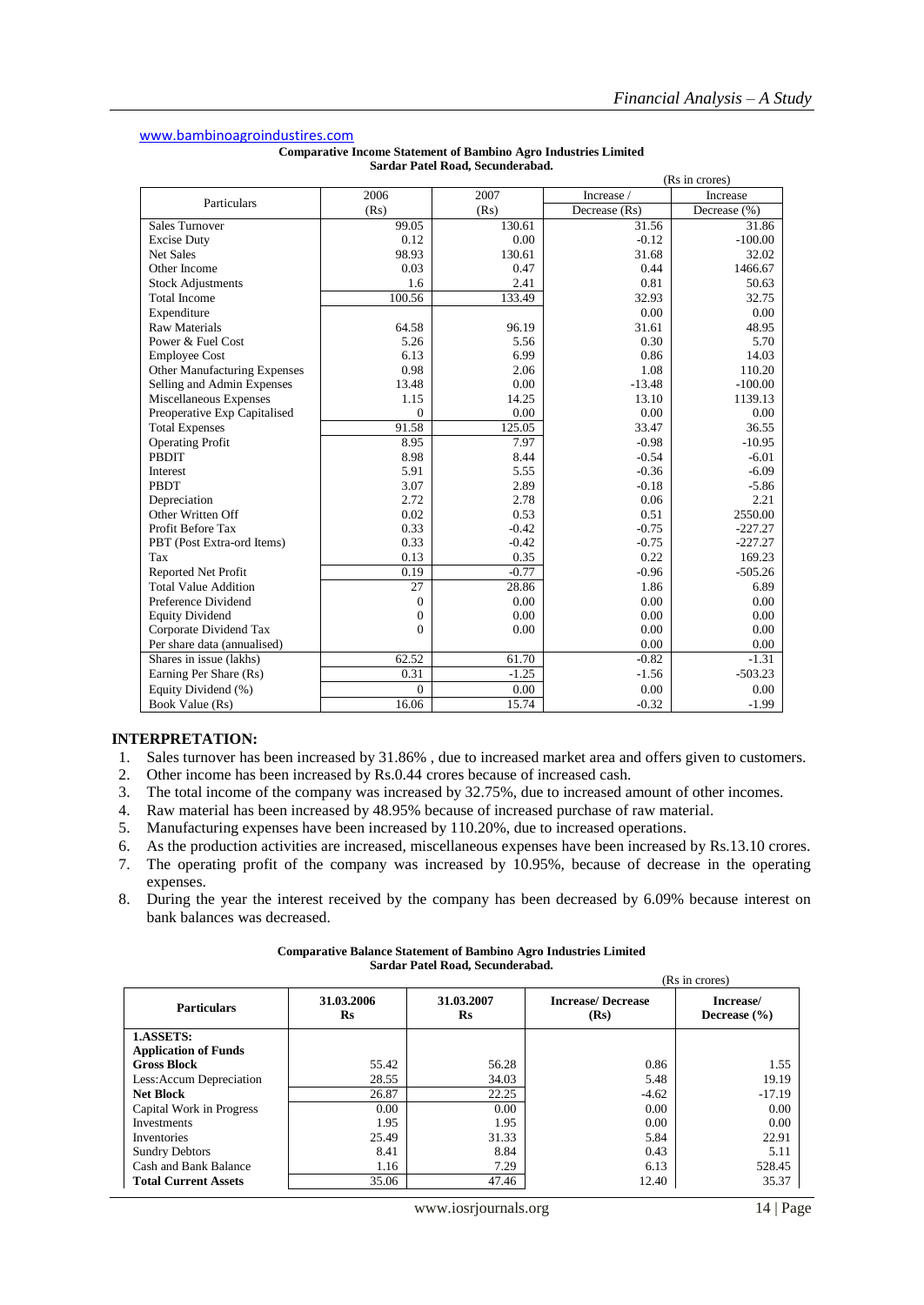| Loans and Advances               | 9.97  | 8.58  | $-1.39$ | $-13.94$ |
|----------------------------------|-------|-------|---------|----------|
| <b>Fixed Deposits</b>            | 0.00  | 0.00  | 0.00    | 0.00     |
| Total CA, Loans &                |       |       |         |          |
| Advances                         | 45.03 | 56.04 | 11.01   | 24.45    |
| Deffered Credit                  | 0.00  | 0.00  | 0.00    | 0.00     |
| <b>Current Liabilities</b>       | 6.00  | 6.16  | 0.16    | 2.67     |
| Provisions                       | 0.32  | 0.53  | 0.21    | 65.63    |
| <b>Total Current Liabilities</b> |       |       |         |          |
| & Provisions                     | 6.32  | 6.69  | 0.37    | 5.85     |
| <b>Net Current Assets</b>        | 38.71 | 49.35 | 10.64   | 27.49    |
| Miscellaneous Expenses           | 0.06  | 1.88  | 1.82    | 3033.33  |
| <b>Total Assets</b>              | 67.59 | 75.43 | 7.84    | 11.60    |
|                                  |       |       |         |          |
| 2.Liabilities                    |       |       |         |          |
| <b>Sources Of Funds</b>          |       |       |         |          |
| Total share capital              | 6.19  | 6.17  | $-0.02$ | $-0.32$  |
| <b>Equity share Capital</b>      | 6.19  | 6.17  | $-0.02$ | $-0.32$  |
| <b>Share Application Money</b>   | 0.00  | 0.00  | 0.00    | 0.00     |
| Preferense Share Capital         | 0.00  | 0.00  | 0.00    | 0.00     |
| Reserves                         | 3.85  | 3.54  | $-0.31$ | $-8.05$  |
| <b>Revaluation Reserves</b>      | 0.00  | 0.00  | 0.00    | 0.00     |
| <b>Networth</b>                  | 10.04 | 9.71  | $-0.33$ | $-3.29$  |
| Secured Loans                    | 52.99 | 61.34 | 8.35    | 15.76    |
| <b>Unsecured Loans</b>           | 4.57  | 4.38  | $-0.19$ | $-4.16$  |
| <b>Total Debt</b>                | 57.56 | 65.72 | 8.16    | 14.18    |
| <b>Total Liabilities</b>         | 67.60 | 75.43 | 7.83    | 11.58    |

- 1. Inventories have been increased by 22.91%, due to increased purchases of materials.
- 2. Sundry debtors have been increased by 5.1%, due to increased credit sales.
- 3. Total current assets have been increased by 24.45%, because of increased debtors.
- 4. Cash and bank balances have been increased by Rs.6.13 crores, because of increased sales.
- 5. Total assets of the company have been increased by 11.60%, due to increase in interest accrued and tax paid in advance
- 6. Secured loans were increased by 15.76% because the company has taken more loans from State Bank of India.
- 7. The total liabilities and provisions of the company have been increased by 11.58%, due to increased bills payables and contingent provisions against standard assets.

|                              | (Rs in crores) |         |               |                  |
|------------------------------|----------------|---------|---------------|------------------|
| <b>Particulars</b>           | 2007           | 2008    | Increase /    | <b>Increase</b>  |
|                              | (Rs)           | (Rs)    | Decrease (Rs) | Decrease $(\% )$ |
| <b>Sales Turnover</b>        | 130.61         | 224.52  | 93.91         | 71.90            |
| <b>Excise Duty</b>           | 0.00           | 0.00    | 0.00          | 0.00             |
| Net Sales                    | 130.61         | 224.52  | 93.91         | 71.90            |
| Other Income                 | 0.47           | $-0.28$ | $-0.75$       | $-159.57$        |
| <b>Stock Adjustments</b>     | 2.41           | 1.51    | $-0.90$       | $-37.34$         |
| <b>Total Income</b>          | 133.49         | 225.75  | 92.26         | 69.11            |
| <b>Expenditure</b>           |                |         | 0.00          | 0.00             |
| <b>Raw Materials</b>         | 96.19          | 161.27  | 65.08         | 67.66            |
| Power & Fuel Cost            | 5.56           | 9.20    | 3.64          | 65.47            |
| <b>Employee Cost</b>         | 6.99           | 13.16   | 6.17          | 88.27            |
| Other Manufacturing          |                |         |               |                  |
| Expenses                     | 2.06           | 4.91    | 2.85          | 138.35           |
| Selling and Admin Expenses   | 0.00           | 20.81   | 20.81         | 0.00             |
| Miscellaneous Expenses       | 14.25          | 3.24    | $-11.01$      | $-77.26$         |
| Preoperative Exp Capitalised | 0.00           | 0.00    | 0.00          | 0.00             |
| <b>Total Expenses</b>        | 125.05         | 212.59  | 87.54         | 70.00            |
| <b>Operating Profit</b>      | 7.97           | 13.44   | 5.47          | 68.63            |
| <b>PBDIT</b>                 | 8.44           | 13.16   | 4.72          | 55.92            |
| Interest                     | 5.55           | 6.24    | 0.69          | 12.43            |
| PBDT                         | 2.89           | 6.92    | 4.03          | 139.45           |
| Depreciation                 | 2.78           | 4.70    | 1.92          | 69.06            |
| Other Written Off            | 0.53           | 1.32    | 0.79          | 149.06           |
| Profit Before Tax            | $-0.42$        | 0.90    | 1.32          | $-314.29$        |
| PBT (Post Extra-ord Items)   | $-0.42$        | 14.06   | 14.48         | $-3447.62$       |
| Tax                          | 0.35           | 0.83    | 0.48          | 137.14           |
| <b>Reported Net Profit</b>   | $-0.77$        | 13.22   | 13.99         | $-1816.88$       |

#### **Comparative Income Statement of Bambino Agro Industries Limited Sardar Patel Road, Secunderabad.**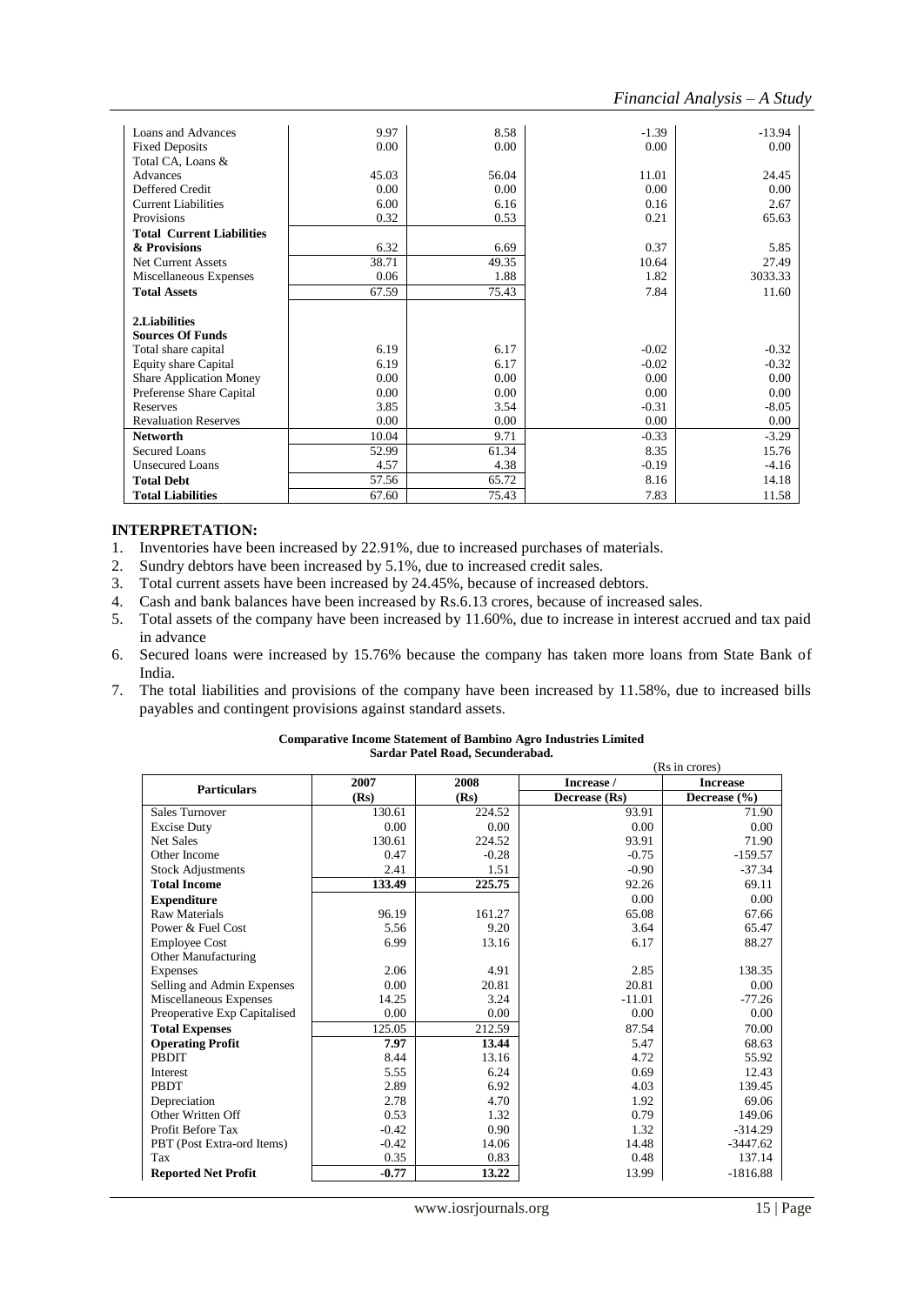| Total Value Addition          | 28.86   | 51.33 | 22.47             | 77.86      |
|-------------------------------|---------|-------|-------------------|------------|
| Preference Dividend           | 0.00    | 0.00  | 0.00              | 0.00       |
| <b>Equity Dividend</b>        | 0.00    | 0.00  | 0.00              | 0.00       |
| Corporate Dividend Tax        | 0.00    | 0.00  | 0.00              | 0.00       |
| Per share data (annualised)   |         |       | 0.00 <sub>1</sub> | 0.00       |
| Shares in issue (lakhs)       | 61.70   | 80.09 | 18.39             | 29.81      |
| <b>Earning Per Share (Rs)</b> | $-1.25$ | 16.51 | 17.76             | $-1420.80$ |
| Equity Dividend (%)           | 0.00    | 0.00  | 0.00              | 0.00       |
| Book Value (Rs)               | 15.74   | 31.56 | 15.82             | 100.51     |

- 1. Raw material has been increased by 67.66% because of increased purchase of raw material.
- 2. The total income of the company was increased by 69.11%, due to increased sales.
- 3. Power and fuel cost increased by 65.47%, due to increased production activities.
- 4. Selling and administration expenses increased by Rs.20.81 crores because of increased sales.
- 5. During the year the interest received by the company has been increased by 12.43% because the interest on balances with company and interest on bank balances were increased.
- 6. The depreciation and repairs has been increased by 69.06%, because of increased repairs.
- Net profit increased by Rs.13.99 crores because of increased sales turnover.

#### **Comparative Balance Statement of Bambino Agro Industries Limited**

#### **Sardar Patel Road, Secunderabad.**

|                                        |                    |                   |                                      | (Rs in crores)                      |
|----------------------------------------|--------------------|-------------------|--------------------------------------|-------------------------------------|
| <b>Particulars</b>                     | 31.03.2007<br>Rs.  | 31.03.2008<br>Rs. | Increase/<br><b>Decrease</b><br>(Rs) | Increase/<br><b>Decrease</b><br>(%) |
| 1.ASSETS:                              |                    |                   |                                      |                                     |
| <b>Application of Funds</b>            |                    |                   |                                      |                                     |
| <b>Gross Block</b>                     | 56.28              | 60.73             | 4.45                                 | 7.91                                |
| Less: Accum Depreciation               | 34.03              | 38.72             | 4.69                                 | 13.78                               |
| <b>Net Block</b>                       | $\overline{22.25}$ | 22.01             | $-0.24$                              | $-1.08$                             |
| Capital Work in Progress               | 0.00               | 0.00              | 0.00                                 | 0.00                                |
| <b>Investments</b>                     | 1.95               | 1.95              | 0.00                                 | 0.00                                |
| Inventories                            | 31.33              | 35.80             | 4.47                                 | 14.27                               |
| <b>Sundry Debtors</b>                  | 8.84               | 9.80              | 0.96                                 | 10.86                               |
| Cash and Bank Balance                  | 7.29               | 4.87              | $-2.42$                              | $-33.20$                            |
| <b>Total Current Assets</b>            | 47.46              | 50.47             | 3.01                                 | 6.34                                |
| Loans and Advances                     | 8.58               | 8.48              | $-0.10$                              | $-1.17$                             |
| <b>Fixed Deposits</b>                  | 0.00               | 0.00              | 0.00                                 | 0.00                                |
| Total CA, Loans & Advances             | 56.04              | 58.95             | 2.91                                 | 5.19                                |
| Deffered Credit                        | 0.00               | 0.00              | 0.00                                 | 0.00                                |
| <b>Current Liabilities</b>             | 6.16               | 8.24              | 2.08                                 | 33.77                               |
| Provisions                             | 0.53               | 1.16              | 0.63                                 | 118.87                              |
| <b>Total Current Liabilities &amp;</b> |                    |                   |                                      |                                     |
| <b>Provisions</b>                      | 6.69               | 9.40              | 2.71                                 | 40.51                               |
| <b>Net Current Assets</b>              | 49.35              | 49.55             | 0.20                                 | 0.41                                |
| Miscellaneous Expenses                 | 1.88               | 3.26              | 1.38                                 | 73.40                               |
| <b>Total Assets</b>                    | 75.43              | 76.77             | 1.34                                 | 1.78                                |
|                                        |                    |                   |                                      |                                     |
| 2.Liabilities                          |                    |                   |                                      |                                     |
| <b>Sources Of Funds</b>                |                    |                   |                                      |                                     |
| Total share capital                    | 6.17               | 8.01              | 1.84                                 | 29.82                               |
| <b>Equity share Capital</b>            | 6.17               | 8.01              | 1.84                                 | 29.82                               |
| <b>Share Application Money</b>         | 0.00               | 0.00              | 0.00                                 | 0.00                                |
| Preferense Share Capital               | 0.00               | 0.00              | 0.00                                 | 0.00                                |
| <b>Reserves</b>                        | 3.54               | 17.27             | 13.73                                | 387.85                              |
| <b>Revaluation Reserves</b>            | 0.00               | 0.00              | 0.00                                 | 0.00                                |
| <b>Networth</b>                        | 9.71               | 25.28             | 15.57                                | 160.35                              |
| <b>Secured Loans</b>                   | 61.34              | 42.21             | $-19.13$                             | $-31.19$                            |
| <b>Unsecured Loans</b>                 | 4.38               | 9.29              | 4.91                                 | 112.10                              |
| <b>Total Debt</b>                      | 65.72              | 51.50             | $-14.22$                             | $-21.64$                            |
| <b>Total Liabilities</b>               | 75.43              | 76.78             | 1.35                                 | 1.79                                |

#### **INTERPRETATION:**

- 1. Gross block has been increased by 7.91%, due to the purchase of new machinery.
- 2. Inventories have been increased by 14.27%, as there is an increase in raw materials.
- 3. Sundry debtors have been increased by 10.86%, due to increased credit sales.
- 4. The cash and bank balances have been decreased by 33.20%**,** due to payment made to suppliers.
- 5. Current liabilities have been increased by 33.77% because of increased creditors.
- 6. Total current assets have been increased by 6.34%, because of increased debtors.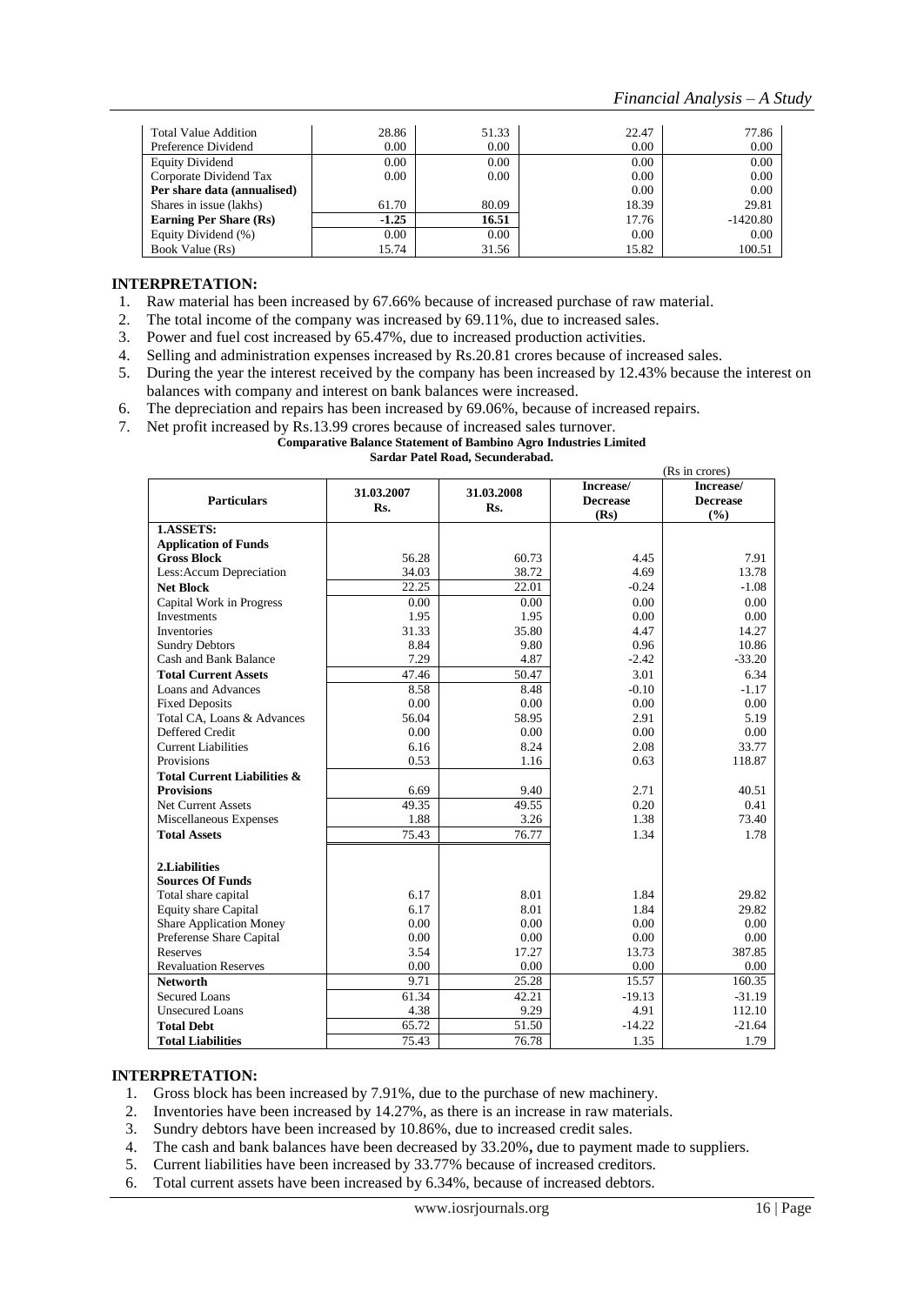- 7. Total assets of the company have been increased by 1.78%, due to increase in interest accrued and tax paid in advance
- 8. The total liabilities and provisions of the company have been increased by 1.79%, due to increased bills payables and contingent provisions against standard assets.

| <b>Comparative Income Statement of Bambino Agro Industries Limited</b> |  |
|------------------------------------------------------------------------|--|
| Sardhar Patel Road, Secunderabad.                                      |  |

|                                     |              |        |                 | (Rs in crores)  |
|-------------------------------------|--------------|--------|-----------------|-----------------|
|                                     |              | 2009   | Increase /      | <b>Increase</b> |
| <b>Particulars</b>                  | 2008<br>(Rs) | (Rs)   | <b>Decrease</b> | <b>Decrease</b> |
|                                     |              |        | (Rs)            | (%)             |
| <b>Sales Turnover</b>               | 224.52       | 180.83 | $-43.69$        | $-19.46$        |
| <b>Excise Duty</b>                  | 0.00         | 0.00   | 0.00            | 0.00            |
| <b>Net Sales</b>                    | 224.52       | 180.83 | $-43.69$        | $-19.46$        |
| Other Income                        | $-0.28$      | 0.02   | 0.30            | $-107.14$       |
| <b>Stock Adjustments</b>            | 1.51         | 0.78   | $-0.73$         | $-48.34$        |
| <b>Total Income</b>                 | 225.75       | 181.63 | $-44.12$        | $-19.54$        |
| <b>Expenditure</b>                  |              |        | 0.00            | 0.00            |
| <b>Raw Materials</b>                | 161.27       | 131.20 | $-30.07$        | $-18.65$        |
| Power & Fuel Cost                   | 9.20         | 5.68   | $-3.52$         | $-38.26$        |
| <b>Employee Cost</b>                | 13.16        | 9.14   | $-4.02$         | $-30.55$        |
| <b>Other Manufacturing Expenses</b> | 4.91         | 2.10   | $-2.81$         | $-57.23$        |
| Selling and Admin Expenses          | 20.81        | 18.21  | $-2.60$         | $-12.49$        |
| Miscellaneous Expenses              | 00.00        | 2.25   | 0.00            | 0.00            |
| Preoperative Exp Capitalised        | 0.00         | 0.00   | 0.00            | 0.00            |
| <b>Total Expenses</b>               | 212.59       | 168.58 | $-44.01$        | $-20.70$        |
| <b>Operating Profit</b>             | 13.44        | 13.03  | $-0.41$         | $-3.05$         |
| <b>PBDIT</b>                        | 13.16        | 13.05  | $-0.11$         | $-0.84$         |
| Interest                            | 6.24         | 7.76   | 1.52            | 24.36           |
| PBDT                                | 6.92         | 5.29   | $-1.63$         | $-23.55$        |
| Depreciation                        | 4.70         | 2.89   | $-1.81$         | $-38.51$        |
| Other Written Off                   | 1.32         | 1.37   | 0.05            | 3.79            |
| Profit Before Tax                   | 0.90         | 1.03   | 0.13            | 14.44           |
| PBT (Post Extra-ord Items)          | 14.06        | 1.03   | $-13.03$        | $-92.67$        |
| Tax                                 | 0.83         | 0.64   | $-0.19$         | $-22.89$        |
| <b>Reported Net Profit</b>          | 13.22        | 0.37   | $-12.85$        | $-97.20$        |
| <b>Total Value Addition</b>         | 51.33        | 37.38  | $-13.95$        | $-27.18$        |
| Preference Dividend                 | 0.00         | 0.00   | 0.00            | 0.00            |
| <b>Equity Dividend</b>              | 0.00         | 0.00   | 0.00            | 0.00            |
| Corporate Dividend Tax              | 0.00         | 0.00   | 0.00            | 0.00            |
| Per share data (annualised)         |              |        | 0.00            | 0.00            |
| Shares in issue (lakhs)             | 80.09        | 80.09  | 0.00            | 0.00            |
| <b>Earning Per Share (Rs)</b>       | 16.51        | 0.47   | $-16.04$        | $-97.15$        |
| Equity Dividend (%)                 | 0.00         | 0.00   | 0.00            | 0.00            |
| Book Value (Rs)                     | 31.56        | 32.03  | 0.47            | 1.49            |

- 1. Sales turnover has been decreased by 19.46%, due to decreased credit sales.
- 2. The total income of the company was decreased by 19.54%, due to decreased sales.
- 3. Raw material has been decreased by 18.65% because of decreased purchase of material.
- 4. Power and fuel cost has been decreased by 38.26%, as the production activities were decreased.
- 5. Employee cost has been decreased by 30.55% due to decreased labour charges.
- 6. Total expenses have been decreased by 20.70%, due to decreased production activity.
- 7. Net profit has been decreased by Rs.12.85 crores, due to decreased sales turnover.

| <b>Comparative Balance Statement of Bambino Agro Industries Limited</b> |
|-------------------------------------------------------------------------|
|                                                                         |

|  | Sardar Patel Road, Secunderabad. |
|--|----------------------------------|
|--|----------------------------------|

|                                          |                  |                             |                                      | (Rs in crores)                                |
|------------------------------------------|------------------|-----------------------------|--------------------------------------|-----------------------------------------------|
| <b>Particulars</b>                       | 31.03.2008<br>Rs | 31.03.2009<br>$\mathbf{Rs}$ | Increase/<br><b>Decrease</b><br>(Rs) | Increase/<br><b>Decrease</b><br>$\frac{6}{2}$ |
| 1.ASSETS:<br><b>Application of Funds</b> |                  |                             |                                      |                                               |
| <b>Gross Block</b>                       | 60.73            | 62.26                       | 1.53                                 | 2.52                                          |
| Less: Accum Depreciation                 | 38.72            | 41.43                       | 2.71                                 | 7.00                                          |
| <b>Net Block</b>                         | 22.01            | 20.83                       | $-1.18$                              | $-5.36$                                       |
| Capital Work in Progress                 | 0.00             | 0.00                        | 0.00                                 | 0.00                                          |
| Investments                              | 1.95             | 1.95                        | 0.00                                 | 0.00                                          |
| Inventories                              | 35.80            | 40.41                       | 4.61                                 | 12.88                                         |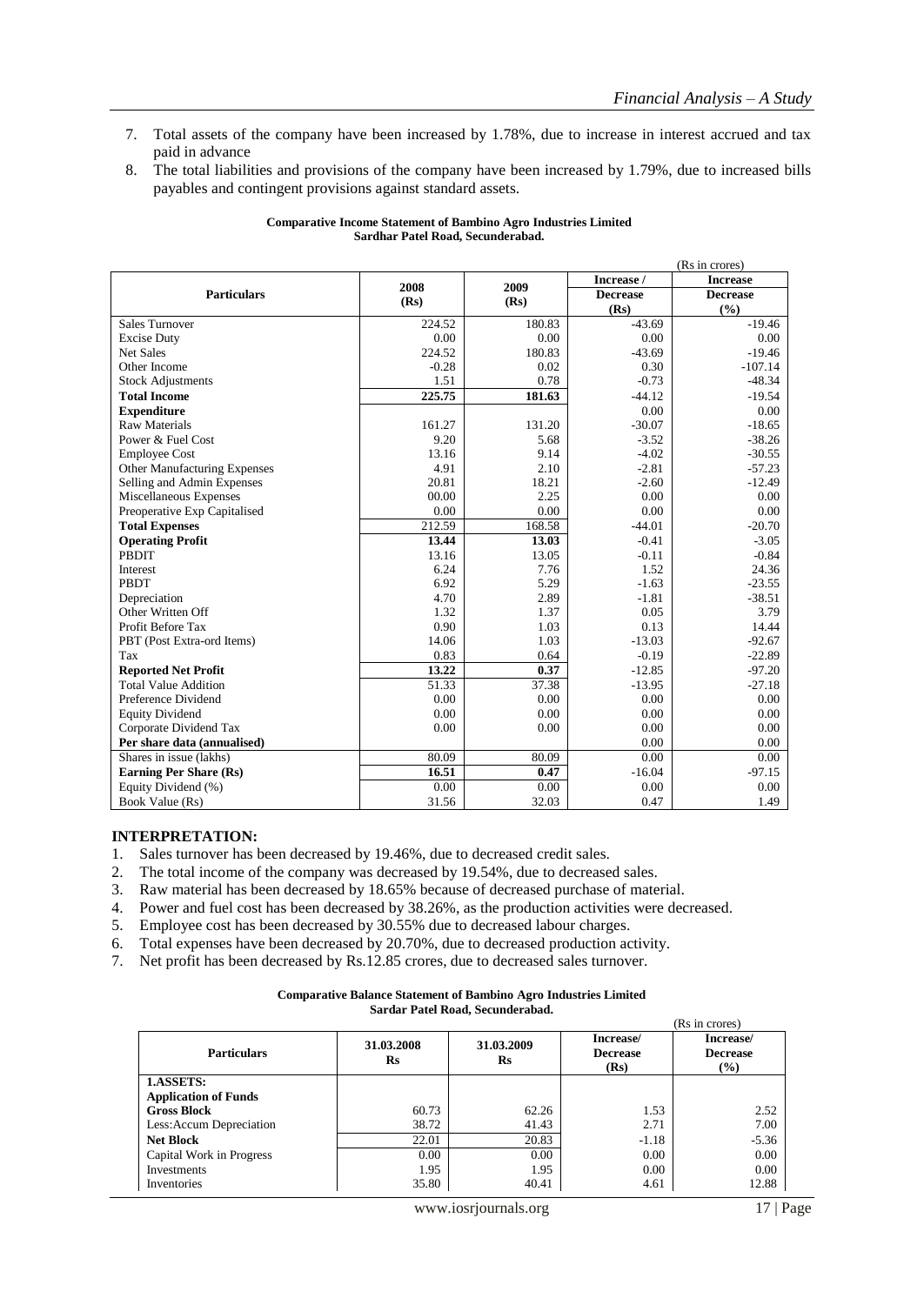(Rs in crores)

| <b>Sundry Debtors</b>                  | 9.80  | 9.62  | $-0.18$ | $-1.84$  |
|----------------------------------------|-------|-------|---------|----------|
| Cash and Bank Balance                  | 4.87  | 7.30  | 2.43    | 49.90    |
| <b>Total Current Assets</b>            | 50.47 | 57.33 | 6.86    | 13.59    |
| Loans and Advances                     | 8.48  | 6.92  | $-1.56$ | $-18.40$ |
| <b>Fixed Deposits</b>                  | 0.00  | 0.00  | 0.00    | 0.00     |
| Total CA, Loans & Advances             | 58.95 | 64.25 | 5.30    | 8.99     |
| Deffered Credit                        | 0.00  | 0.00  | 0.00    | 0.00     |
| <b>Current Liabilities</b>             | 8.24  | 8.28  | 0.04    | 0.49     |
| Provisions                             | 1.16  | 0.95  | $-0.21$ | $-18.10$ |
| <b>Total Current Liabilities &amp;</b> |       |       |         |          |
| <b>Provisions</b>                      | 9.40  | 9.23  | $-0.17$ | $-1.81$  |
| <b>Net Current Assets</b>              | 49.55 | 55.02 | 5.47    | 11.04    |
| Miscellaneous Expenses                 | 3.26  | 4.65  | 1.39    | 42.64    |
| <b>Total Assets</b>                    | 76.77 | 82.45 | 5.68    | 7.40     |
|                                        |       |       |         |          |
| 2.Liabilities                          |       |       |         |          |
| <b>Sources Of Funds</b>                |       |       |         |          |
| Total share capital                    | 8.01  | 8.01  | 0.00    | 0.00     |
| <b>Equity share Capital</b>            | 8.01  | 8.01  | 0.00    | 0.00     |
| <b>Share Application Money</b>         | 0.00  | 0.00  | 0.00    | 0.00     |
| Preferense Share Capital               | 0.00  | 0.00  | 0.00    | 0.00     |
| Reserves                               | 17.27 | 17.64 | 0.37    | 2.14     |
| <b>Revaluation Reserves</b>            | 0.00  | 0.00  | 0.00    | 0.00     |
| <b>Networth</b>                        | 25.28 | 25.65 | 0.37    | 1.46     |
| Secured Loans                          | 42.21 | 47.32 | 5.11    | 12.11    |
| <b>Unsecured Loans</b>                 | 9.29  | 9.49  | 0.20    | 2.15     |
| <b>Total Debt</b>                      | 51.50 | 56.81 | 5.31    | 10.31    |
| <b>Total Liabilities</b>               | 76.78 | 82.46 | 5.68    | 7.40     |

### **INTERPRETATION:**

- 1. Inventories have been increased by 12.88%, due to finished goods.
- 2. Sundry debtors have been decreased by 1.84%, due to decreased credit sales.
- 3. Cash and bank balances have been increased by Rs.49.90%, as the debtors were realized.
- 4. Total current assets have been increased by 13.59%, because of increased cash and bank balances.
- 5. Total assets of the company have been increased by 7.40%, due to increased current assets.
- 6. Secured loans were increased by 12.11% because the company has taken more loans from State Bank of India.
- 7. The total liabilities and provisions of the company have been increased by 7.40%, due to increased secured loans.

#### **Comparative Income Statement of Bambino Agro Industries Limited Sardar Patel Road, Secunderabad.**

|                                     |              |              | Increase /              | $1011$ $010107$<br><b>Increase</b> |
|-------------------------------------|--------------|--------------|-------------------------|------------------------------------|
| <b>Particulars</b>                  | 2009<br>(Rs) | 2010<br>(Rs) | <b>Decrease</b><br>(Rs) | <b>Decrease</b><br>(%)             |
| <b>Sales Turnover</b>               | 180.83       | 195.31       | 14.48                   | 8.01                               |
| <b>Excise Duty</b>                  | 0.00         | 0.00         | 0.00                    | 0.00                               |
| <b>Net Sales</b>                    | 180.83       | 195.31       | 14.48                   | 8.01                               |
| Other Income                        | 0.02         | 0.02         | 0.00                    | 0.00                               |
| <b>Stock Adjustments</b>            | 0.78         | 7.20         | 6.42                    | 823.08                             |
| <b>Total Income</b>                 | 181.63       | 202.53       | 20.90                   | 11.51                              |
| <b>Expenditure</b>                  |              |              |                         |                                    |
| <b>Raw Materials</b>                | 131.20       | 144.58       | 13.38                   | 10.20                              |
| Power & Fuel Cost                   | 5.68         | 5.74         | 0.06                    | 1.06                               |
| <b>Employee Cost</b>                | 9.14         | 11.08        | 1.94                    | 21.23                              |
| <b>Other Manufacturing Expenses</b> | 2.10         | 1.46         | $-0.64$                 | $-30.48$                           |
| Selling and Admin Expenses          | 18.21        | 23.09        | 4.88                    | 26.80                              |
| Miscellaneous Expenses              | 2.25         | 2.33         | 0.08                    | 3.56                               |
| Preoperative Exp Capitalised        | 0.00         | 0.00         | 0.00                    | 0.00                               |
| <b>Total Expenses</b>               | 168.58       | 188.28       | 19.70                   | 11.69                              |
| <b>Operating Profit</b>             | 13.03        | 14.23        | 1.20                    | 9.21                               |
| PBDIT                               | 13.05        | 14.25        | 1.20                    | 9.20                               |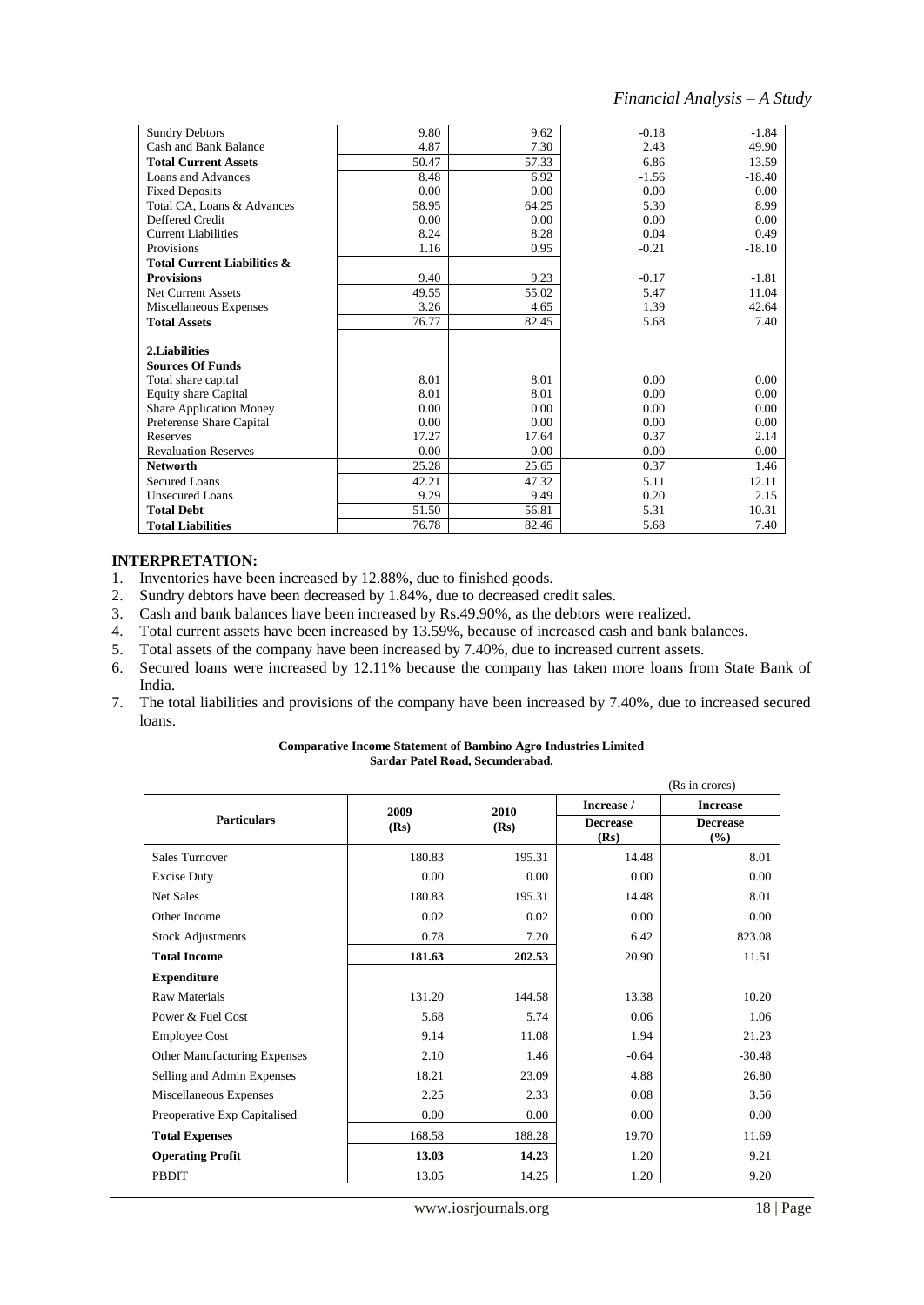| Interest                      | 7.76  | 8.64     | 0.88    | 11.34    |
|-------------------------------|-------|----------|---------|----------|
| PBDT                          | 5.29  | 5.61     | 0.32    | 6.05     |
| Depreciation                  | 2.89  | 1.57     | $-1.32$ | $-45.67$ |
| Other Written Off             | 1.37  | 1.55     | 0.18    | 13.14    |
| Profit Before Tax             | 1.03  | 2.49     | 1.46    | 141.75   |
| PBT (Post Extra-ord Items)    | 1.03  | 2.49     | 1.46    | 141.75   |
| Tax                           | 0.64  | 0.86     | 0.22    | 34.38    |
| <b>Reported Net Profit</b>    | 0.37  | 1.63     | 1.26    | 340.54   |
| <b>Total Value Addition</b>   | 37.38 | 43.71    | 6.33    | 16.93    |
| Preference Dividend           | 0.00  | 0.00     | 0.00    | 0.00     |
| <b>Equity Dividend</b>        | 0.00  | 0.00     | 0.00    | 0.00     |
| Corporate Dividend Tax        | 0.00  | $0.00\,$ | 0.00    | 0.00     |
| Per share data (annualised)   |       |          | 0.00    | 0.00     |
| Shares in issue (lakhs)       | 80.09 | 80.09    | 0.00    | 0.00     |
| <b>Earning Per Share (Rs)</b> | 0.47  | 2.03     | 1.56    | 331.91   |
| Equity Dividend (%)           | 0.00  | 0.00     | 0.00    | 0.00     |
| Book Value (Rs)               | 32.03 | 34.43    | 2.40    | 7.49     |

- 1. Net sales have been increased by 8.01%, due to increased sales turnover.
- 2. The total income of the company was increased by 11.51%, due to increased sales.
- 3. Raw material has been increased by 10.20%, because of increased purchase of raw material.
- 4. Employee cost has been increased by 21.23%, because of increased labour charges.
- 5. Selling and administrative expenses have been increased by 26.80%, because of increased advertising expenses.
- 6. Total expenses have been increased by 11.69%, due to increased selling and administrative expenses.
- 7. Net profit increased by Rs.1.26 crores as sales turnover has been increased.

#### **Comparative Balance Statement of Bambino Agro Industries Limited Sardar Patel Road, Secunderabad.**

|                                        |                         |                         |                             | (Rs in crores)                |  |  |
|----------------------------------------|-------------------------|-------------------------|-----------------------------|-------------------------------|--|--|
| <b>Particulars</b>                     | 31.03.2009<br><b>Rs</b> | 31.03.2010<br><b>Rs</b> | <b>Increase/Decrease Rs</b> | Increase/<br>Decrease $(\% )$ |  |  |
| 1.ASSETS:                              |                         |                         |                             |                               |  |  |
| <b>Application of Funds</b>            |                         |                         |                             |                               |  |  |
| <b>Gross Block</b>                     | 62.26                   | 64.04                   | 1.78                        | 2.86                          |  |  |
| Less: Accum Depreciation               | 41.43                   | 38.63                   | $-2.80$                     | $-6.76$                       |  |  |
| <b>Net Block</b>                       | 20.83                   | 25.41                   | 4.58                        | 21.99                         |  |  |
| Capital Work in Progress               | 0.00                    | 0.00                    | 0.00                        | 0.00                          |  |  |
| <b>Investments</b>                     | 1.95                    | 1.95                    | 0.00                        | 0.00                          |  |  |
| <b>Inventories</b>                     | 40.41                   | 52.94                   | 12.53                       | 31.01                         |  |  |
| <b>Sundry Debtors</b>                  | 9.62                    | 10.27                   | 0.65                        | 6.76                          |  |  |
| Cash and Bank Balance                  | 7.30                    | 8.72                    | 1.42                        | 19.45                         |  |  |
| <b>Total Current Assets</b>            | 57.33                   | 71.93                   | 14.60                       | 25.47                         |  |  |
| Loans and Advances                     | 6.92                    | 5.41                    | $-1.51$                     | $-21.82$                      |  |  |
| <b>Fixed Deposits</b>                  | 0.00                    | 0.00                    | 0.00                        | 0.00                          |  |  |
| Total CA, Loans & Advances             | 64.25                   | 77.34                   | 13.09                       | 20.37                         |  |  |
| Deffered Credit                        | 0.00                    | 0.00                    | 0.00                        | 0.00                          |  |  |
| <b>Current Liabilities</b>             | 8.28                    | 12.21                   | 3.93                        | 47.46                         |  |  |
| Provisions                             | 0.95                    | 0.78                    | $-0.17$                     | $-17.89$                      |  |  |
| <b>Total Current Liabilities &amp;</b> |                         |                         |                             |                               |  |  |
| <b>Provisions</b>                      | 9.23                    | 12.99                   | 3.76                        | 40.74                         |  |  |
| <b>Net Current Assets</b>              | 55.02                   | 64.35                   | 9.33                        | 16.96                         |  |  |
| Miscellaneous Expenses                 | 4.65                    | 4.12                    | $-0.53$                     | $-11.40$                      |  |  |
| <b>Total Assets</b>                    | 82.45                   | 95.83                   | 13.38                       | 16.23                         |  |  |
|                                        |                         |                         |                             |                               |  |  |
| 2.Liabilities                          |                         |                         |                             |                               |  |  |
| <b>Sources Of Funds</b>                |                         |                         |                             |                               |  |  |
| Total share capital                    | 8.01                    | 8.01                    | 0.00                        | 0.00                          |  |  |
| Equity share Capital                   | 8.01                    | 8.01                    | 0.00                        | 0.00                          |  |  |
| <b>Share Application Money</b>         | 0.00                    | 0.00                    | 0.00                        | 0.00                          |  |  |
| Preferense Share Capital               | 0.00                    | 0.00                    | 0.00                        | 0.00                          |  |  |
| Reserves                               | 17.64                   | 19.57                   | 1.93                        | 10.94                         |  |  |
| <b>Revaluation Reserves</b>            | 0.00                    | 0.00                    | 0.00                        | 0.00                          |  |  |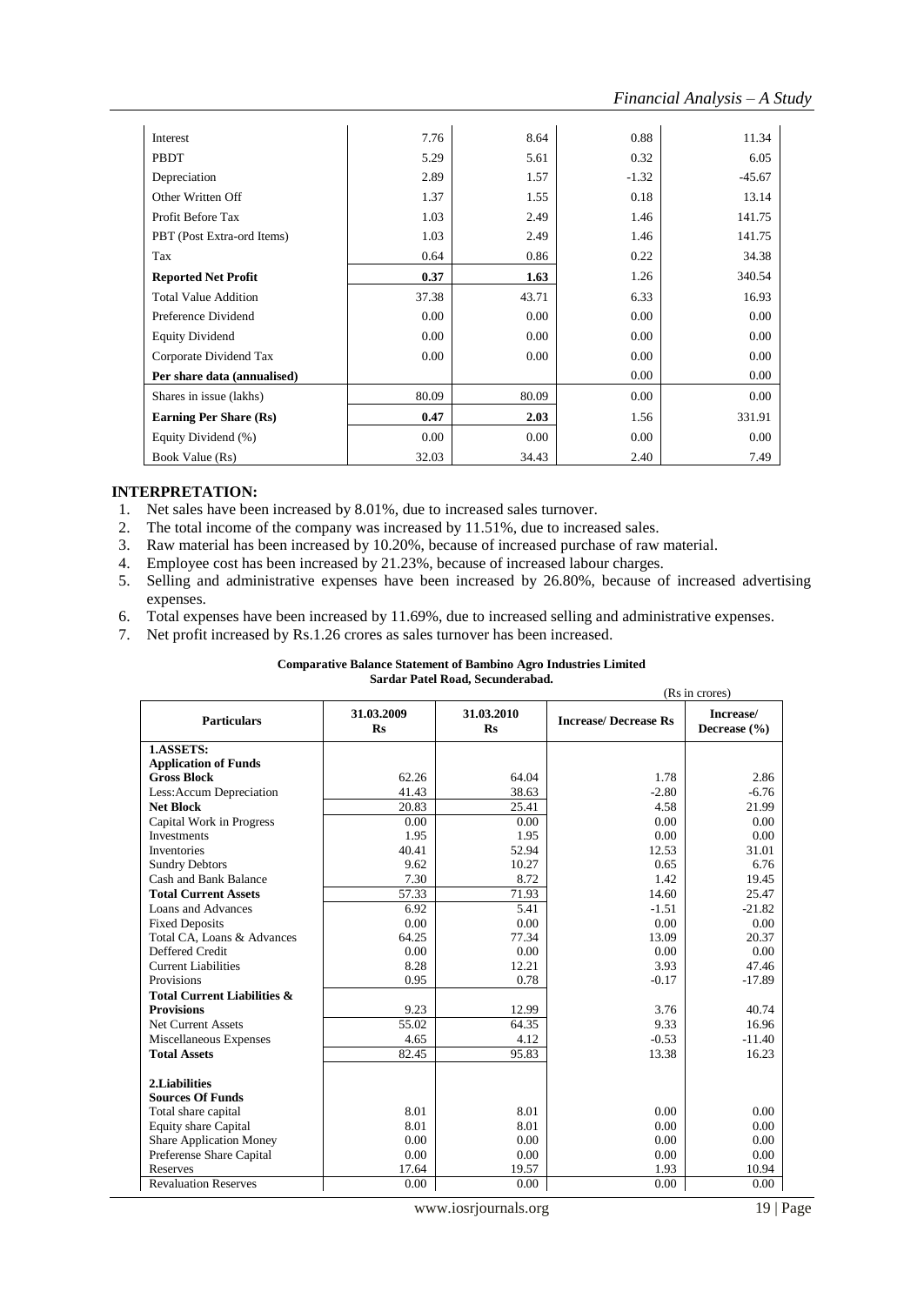| <b>Networth</b>          | 25.65 | 27.58 | 1.93    | 7.52    |
|--------------------------|-------|-------|---------|---------|
| Secured Loans            | 47.32 | 59.01 | 11.69   | 24.70   |
| <b>Unsecured Loans</b>   | 9.49  | 9.25  | $-0.24$ | $-2.53$ |
| <b>Total Debt</b>        | 56.81 | 68.26 | 11.45   | 20.15   |
| <b>Total Liabilities</b> | 82.46 | 95.84 | 13.38   | 16.23   |

- 1. Gross block has been increased by 2.86%, due to the purchase of new machinery.
- 2. Inventories have been increased by 31.01%, as there is an increase in raw materials.
- 3. Sundry debtors have been increased by 6.76%, due to increased credit sales.
- 4. Cash and bank balances have been increased by Rs.19.45%, as the debtors were realized
- 5. Total current assets have been increased by 25.47%, because of increased debtors.
- 6. Secured loans were increased by 24.70% because of the company has taken more loans from State Bank of India and IDBI.
- 7. The total liabilities and provisions of the company have been increased by 16.23%, due to increased bills payables and contingent provisions against standard assets.

**Comparative Income Statement of Bambino Agro Industries Limited Sardhar Patel Road, Secunderabad.**

| (Rs in crores)                      |        |         |            |              |
|-------------------------------------|--------|---------|------------|--------------|
| Particulars                         | 2010   | 2011    | Increase / | Increase     |
|                                     | (Rs)   | (Rs)    | Decrease   | Decrease     |
|                                     |        |         | (Amount)   | (Percentage) |
|                                     |        |         | (Rs)       | $\%$         |
| Income                              |        |         |            |              |
| <b>Sales Turnover</b>               | 195.31 | 204.10  | 8.79       | 4.50         |
| <b>Excise Duty</b>                  | 0.00   | 0.01    | 0.01       | 0.00         |
| <b>Net Sales</b>                    | 195.31 | 204.09  | 8.78       | 4.50         |
| Other Income                        | 0.02   | 0.03    | 0.01       | 50.00        |
| <b>Stock Adjustments</b>            | 7.20   | $-2.53$ | $-9.73$    | $-135.14$    |
| <b>Total Income</b>                 | 202.53 | 201.59  | $-0.94$    | $-0.46$      |
| Expenditure                         |        |         | 0.00       | 0.00         |
| <b>Raw Materials</b>                | 144.58 | 129.33  | $-15.25$   | $-10.55$     |
| Power & Fuel Cost                   | 5.74   | 7.02    | 1.28       | 22.30        |
| <b>Employee Cost</b>                | 11.08  | 14.14   | 3.06       | 27.62        |
| <b>Other Manufacturing Expenses</b> | 1.46   | 1.34    | $-0.12$    | $-8.22$      |
| Selling and Admin Expenses          | 23.09  | 29.91   | 6.82       | 29.54        |
| Miscellaneous Expenses              | 2.33   | 2.56    | 0.23       | 9.87         |
| Preoperative Exp Capitalised        | 0.00   | 0.00    | 0.00       | 0.00         |
| <b>Total Expenses</b>               | 188.28 | 184.30  | $-3.98$    | $-2.11$      |
| <b>Operating Profit</b>             | 14.23  | 17.26   | 3.03       | 21.29        |
| <b>PBDIT</b>                        | 14.25  | 17.29   | 3.04       | 21.33        |
| Interest                            | 8.64   | 9.87    | 1.23       | 14.24        |
| <b>PBDT</b>                         | 5.61   | 7.42    | 1.81       | 32.26        |
| Depreciation                        | 1.57   | 3.33    | 1.76       | 112.10       |
| Other Written Off                   | 1.55   | 1.32    | $-0.23$    | $-14.84$     |
| Profit Before Tax                   | 2.49   | 2.77    | 0.28       | 11.24        |
| PBT (Post Extra-ord Items)          | 2.49   | 2.77    | 0.28       | 11.24        |
| Tax                                 | 0.86   | 0.90    | 0.04       | 4.65         |
| Reported Net Profit                 | 1.63   | 1.86    | 0.23       | 14.11        |
|                                     |        |         |            |              |
|                                     |        |         |            |              |
| <b>Total Value Addition</b>         | 43.71  | 54.98   | 11.27      | 25.78        |
| Preference Dividend                 | 0.00   | 0.00    | 0.00       | 0.00         |
| <b>Equity Dividend</b>              | 0.00   | 0.00    | 0.00       | 0.00         |
| Corporate Dividend Tax              | 0.00   | 0.00    | 0.00       | 0.00         |
| Shares in issue (lakhs)             | 80.09  | 80.09   | 0.00       | 0.00         |
| Earning Per Share (Rs)              | 2.03   | 2.32    | 0.29       | 14.29        |
| Equity Dividend (%)                 | 0.00   | 0.00    | 0.00       | 0.00         |
| Book Value (Rs)                     | 34.43  | 36.76   | 2.33       | 6.77         |

### **INTERPRETATION:**

- 1. Sales turnover has been increased by 4.50%, due to increased sales.
- 2. Raw material has been increased by 10.55% because of increased purchase of raw material
- 3. Power and fuel cost was increased by 22.30%, due to increased production activities.<br>4. Selling and administration expenses were increased by Rs.6.82 crores because of increased
- Selling and administration expenses were increased by Rs.6.82 crores because of increased sales.
- 5. As the production activities are increased, miscellaneous expenses have been increased by Rs.0.23 crore.
- 6. Net profit increased by Rs.14.11 crores because of increased sales turnover.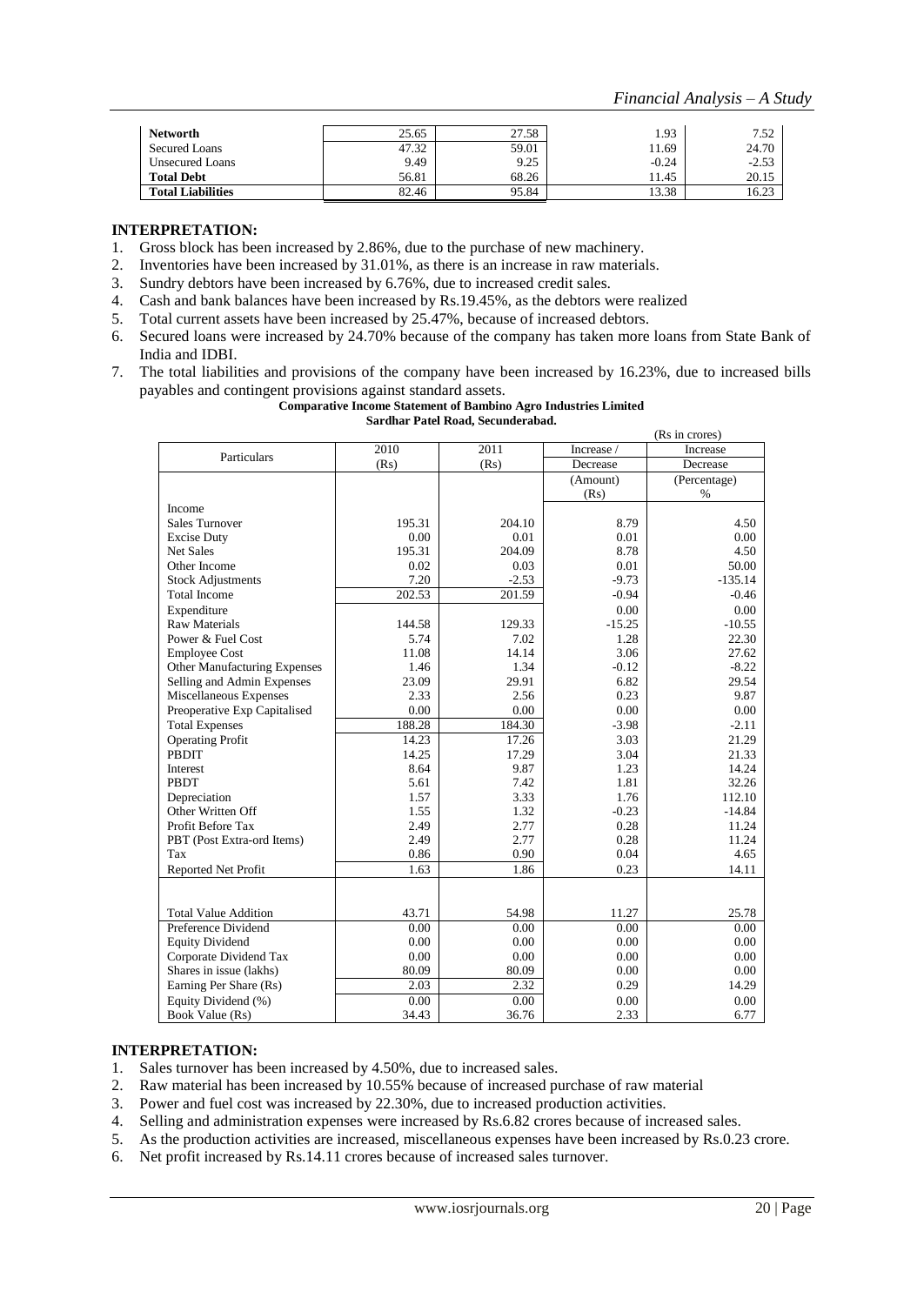|                                        | (Rs in crores) |                |                 |                 |
|----------------------------------------|----------------|----------------|-----------------|-----------------|
|                                        | 31.03.2010     | 31.03.2011     | Increase/       | Increase/       |
| <b>Particulars</b>                     | <b>Rs</b>      | R <sub>S</sub> | <b>Decrease</b> | <b>Decrease</b> |
|                                        |                |                | <b>Rs</b>       | (%)             |
| 1.ASSETS:                              |                |                |                 |                 |
| <b>Application of Funds</b>            |                |                |                 |                 |
| <b>Gross Block</b>                     | 64.04          | 76.54          | 12.50           | 19.52           |
| Less: Accum Depreciation               | 38.63          | 46.33          | 7.70            | 19.93           |
| <b>Net Block</b>                       | 25.41          | 30.21          | 4.80            | 18.89           |
| Capital Work in Progress               | 0.00           | 0.00           | 0.00            | 0.00            |
| Investments                            | 1.95           | 1.95           | 0.00            | 0.00            |
| <b>Inventories</b>                     | 52.94          | 49.51          | $-3.43$         | $-6.48$         |
| <b>Sundry Debtors</b>                  | 10.27          | 6.39           | $-3.88$         | $-37.78$        |
| Cash and Bank Balance                  | 8.72           | 4.00           | $-4.72$         | $-54.13$        |
| <b>Total Current Assets</b>            | 71.93          | 59.90          | $-12.03$        | $-16.72$        |
| Loans and Advances                     | 5.41           | 6.08           | 0.67            | 12.38           |
|                                        |                |                |                 |                 |
| <b>Fixed Deposits</b>                  | 0.00           | 0.00           | 0.00            | 0.00            |
| Total CA, Loans & Advances             | 77.34          | 65.98          | $-11.36$        | $-14.69$        |
| Deffered Credit                        | 0.00           | 0.00           | 0.00            | 0.00            |
| <b>Current Liabilities</b>             | 12.21          | 11.08          | $-1.13$         | $-9.25$         |
| Provisions                             | 0.78           | 1.02           | 0.24            | 30.77           |
| <b>Total Current Liabilities &amp;</b> |                |                |                 |                 |
| <b>Provisions</b>                      | 12.99          | 12.10          | $-0.89$         | $-6.85$         |
| <b>Net Current Assets</b>              | 64.35          | 53.88          | $-10.47$        | $-16.27$        |
| Miscellaneous Expenses                 | 4.12           | 2.81           | $-1.31$         | $-31.80$        |
| <b>Total Assets</b>                    | 95.83          | 88.85          | $-6.98$         | $-7.28$         |
|                                        |                |                |                 |                 |
| 2.Liabilities                          |                |                |                 |                 |
| <b>Sources Of Funds</b>                |                |                |                 |                 |
| Total share capital                    | 8.01           | 8.01           | 0.00            | 0.00            |
| <b>Equity share Capital</b>            | 8.01           | 8.01           | 0.00            | 0.00            |
| <b>Share Application Money</b>         | 0.00           | 0.00           | 0.00            | 0.00            |
| Preferense Share Capital               | 0.00           | 0.00           | 0.00            | 0.00            |
| <b>Reserves</b>                        | 19.57          | 21.43          | 1.86            | 9.50            |
| <b>Revaluation Reserves</b>            | 0.00           | 0.00           | 0.00            | 0.00            |
| <b>Networth</b>                        | 27.58          | 29.44          | 1.86            | 6.74            |
| <b>Secured Loans</b>                   | 59.01          | 48.43          | $-10.58$        | $-17.93$        |
| <b>Unsecured Loans</b>                 | 9.25           | 10.99          | 1.74            | 18.81           |
| <b>Total Debt</b>                      | 68.26          | 59.42          | $-8.84$         | $-12.95$        |
| <b>Total Liabilities</b>               | 95.84          | 88.86          | $-6.98$         | $-7.28$         |

#### **Comparative Balance Statement of Bambino Agro Industries Limited Sardar Patel Road, Secunderabad.**

### **INTERPRETATION:**

- 1. Gross block has been increased by 19.52%, due to the purchase of new machinery.
- 2. Inventories have been decreased by 6.48%, as there is a decrease in raw materials.
- 3. Sundry debtors have been decreased by 37.78%, due to decreased credit sales.
- 4. Cash and bank balances have been decreased by Rs.4.72 crores, because of payment made to suppliers.
- 5. Total current assets have been decreased by 16.72%, because of decreased debtors.
- 6. Total assets of the company have been decreased by 7.28%, due to decrease in interest accrued and tax paid in advance
- 7. The total liabilities and provisions of the company have been decreased by 6.85%, due to increased bills payables and contingent provisions against standard assets.

### **III. Conclusions**

- 1. During the study period the sales were showing fluctuating trend.
- 2. The raw material was fluctuated during the study period.
- 3. The operating profit of the company was increased during the study period.
- 4. The assets were increased during the study period.
- 5. The current liabilities were increased during the study period.
- 6. The miscellaneous expenses were fluctuated during the study period.
- 7. The cash balance was fluctuated during the study period.
- 8. The provisions were fluctuated during the study period.
- 9. The net current assets were increased during the study period.
- 10. The gross block was increased during the study period.
- 11. Sundry debtors were increased up to 2009-2010.